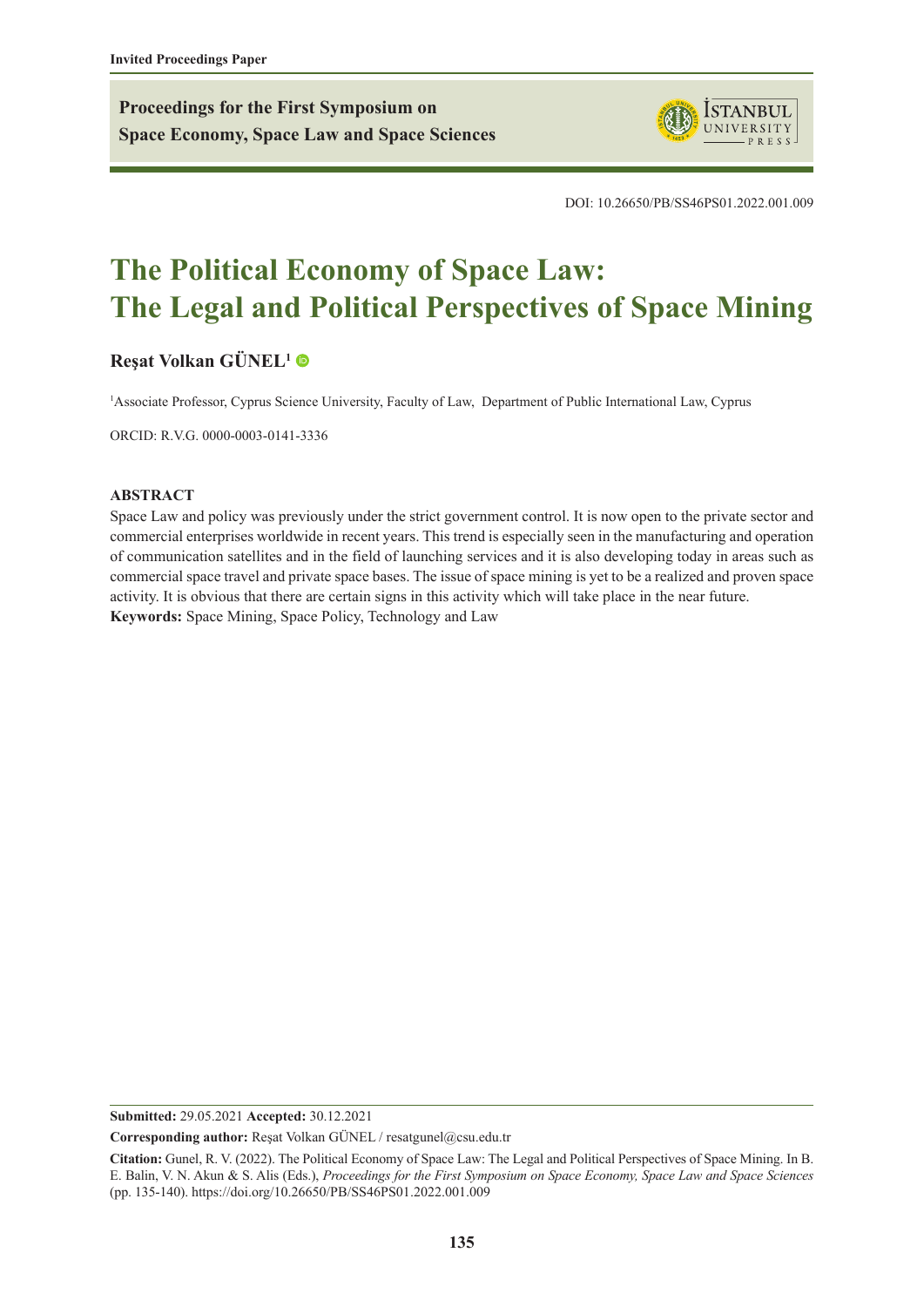Initially, it should be noted that international space law is generally part of international law. All activities in space must be carried out in full compliance with the basic principles of international law, especially the provisions of the United Nations Charter. Currently, the legal basis for space activities is provided by five international treaties and a set of policy resolutions adopted by the United Nations General Assembly. These rules are complemented by national space laws, which have been enacted at the national level and are increasing in number recent years. Other provisions forming space law can be found in the statutes of international organizations working on space activities.

For many years, governments have been unable to agree on new binding international norms on space issues. In recent years, the emergence of fundamental problems in the dominant players of space activities has forced the international community to take regulatory actions to address these issues. In this context, the acceptance of legally non-binding instruments has emerged as a functional way of achieving this goal. Today, I will try to evaluate the issue of space mining briefly.

In the early years of the space age, space activities were exclusively under the control of the state. The current legal framework for regulating activities in space was drafted during the so-called Cold War, when space was perceived differently and used for different purposes than today. In recent years, more and more private companies have actively entered the sector, which includes space activities, with the appropriate legal environment and the appeal of potential profits. The influence of private sector operators in the space market is increasing gradually. This development has put national laws into operation in addition to the international legal resources mentioned above. In particular, fundamental changes to the U.S. Space Act encourage other states to regulate or create new national space regulations.

### **To sum up in the issue of space mining**

To begin with, all states have the right to free access to space, to explore and use space freely. States are not obliged to have permission from the international authorities to engage in space activities. Additionally, states should not be discriminated against according to their level of economic development. This principle is stipulated in Article 1 of the Outer Space Treaty of 1967. (Treaty on Principles Governing the Activities of States in the Exploration and Use of Outer Space, Including the Moon and Other Celestial Bodies). However, within the same article, it is foreseen that the interests and benefits of all states will be driven in these activities. In this context, will any natural or legal person need to share the raw materials and acquisitions from their own space mining activities, or will the activity itself provide a general benefit for the earth with limited mineral resources? The answer to this question lies in the economic policy to be followed by the dominant powers of the international politics.

According to another basic principle of space law, any part of space, including celestial bodies and the Moon, cannot be subject to territorial acquisition by governments. This is the basic provision that clearly distinguishes the legal situation on Earth from that of outer space. States exercise their sovereignty over the territory within their borders. Occupation with the claim of sovereignty is one of the conventional methods used by states to claim *terra nullius*. International space law prohibits such sovereignty practices and recognizes space and celestial bodies as areas where no state can dominate and where everyone has common ownership.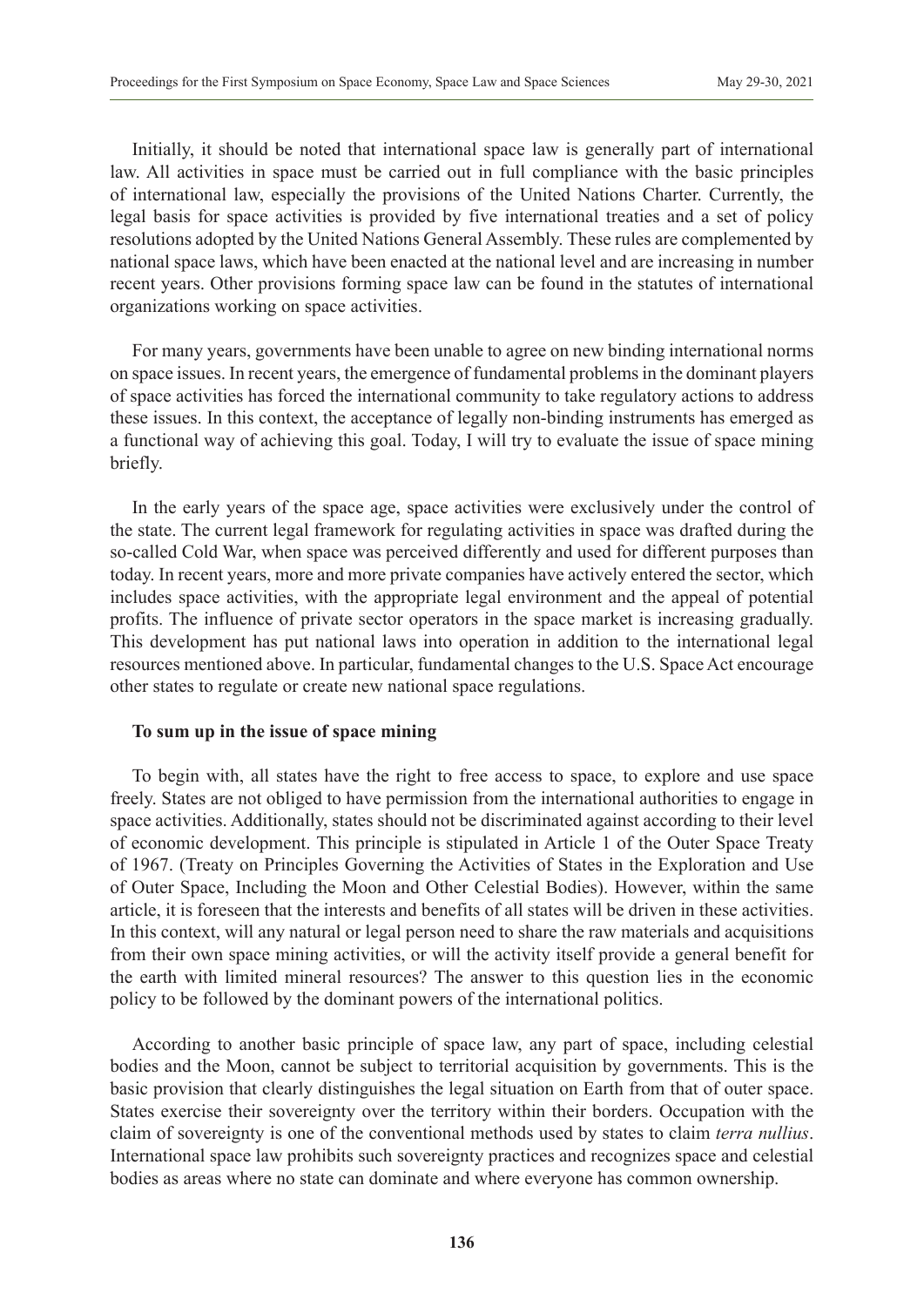The Moon Agreement, in which the main space actors are not involved and only 16 states are parties, includes provisions that do not allow ownership on the surface of the moon or under the ground and is not only related to the moon, which further reinforces the principle of the common heritage of mankind. (Agreement Governing the Activities of States on the Moon and Other Celestial Bodies).

The increasing demand for space technologies to find more and more applications and the use of space services in civilian spaces are the guiding forces of the commercialization of space. The sectors that were previously under the strict government control are now more open to the private sector and commercial enterprises worldwide. This trend is especially seen in the manufacturing and operation of communication satellites and in the field of launching services and it is also developing today in areas such as commercial space travel and private space bases. The issue of space mining is yet to be a realized and proven space activity. However, there are certain signs that this activity will take place in the near future. Hence, what will be the place of such activity in the current space law?

There are three common opinions in terms of doctrine and practice. The first view is that the provisions of existing space law do not allow space mining. Accordingly, states cannot have sovereignty over a celestial body; thus, states cannot have rights alone on the mine within the relevant celestial body. The second opinion is that there is no provision under the existing rules of space law prohibiting space mining. However, the issue of space mining must be regulated by an international convention or national laws. The third opinion is that the "right of all states to freely access, explore and use space" in the practice of space law includes space mining and therefore no new regulation is required. In addition, some believe that asteroids cannot be considered celestial bodies anyway, and there is no obstacle to asteroid mining.

Freedom is essential in social life. The rule is the exception. In this context, the rule of freedom is only possible with the arrangements of the legal authorities when it is necessary to limit this freedom. From a legal point of view, the state can only act with duty and authorization. Individuals are originally free, and while these freedoms can only be limited by law, the state can only be authorized by law. The applied international law is also formed and executed by the will of the states or international organizations authorized by the states. In this context, in order to talk about a situation such as a prohibition on space mining activities in space law, which develops under international law, such activity must be legally mandated. Moreover, the exploration and use of space are free for all states on the basis of equality. In addition, there is no international agreement on whether the right to "free use" includes the right to buy and consume non-renewable natural resources, including minerals and water in celestial bodies.

In the context of space law, the allocation of sovereignty in space or in celestial bodies in space is prohibited, both in accordance with the Space Treaty, which regulates general space activities and has a constitutional nature, and in terms of customary law. In the face of this current provision, it would be contrary to the law of space that states or private or legal persons acting on behalf of the state shall subject the mines that constitute a celestial body or part of it to their own property and subject them to the sovereignty of a state.

On the other hand, if a private person or company wants to carry out mining activities in space regardless of the states and their countries where their powers apply, I believe that they should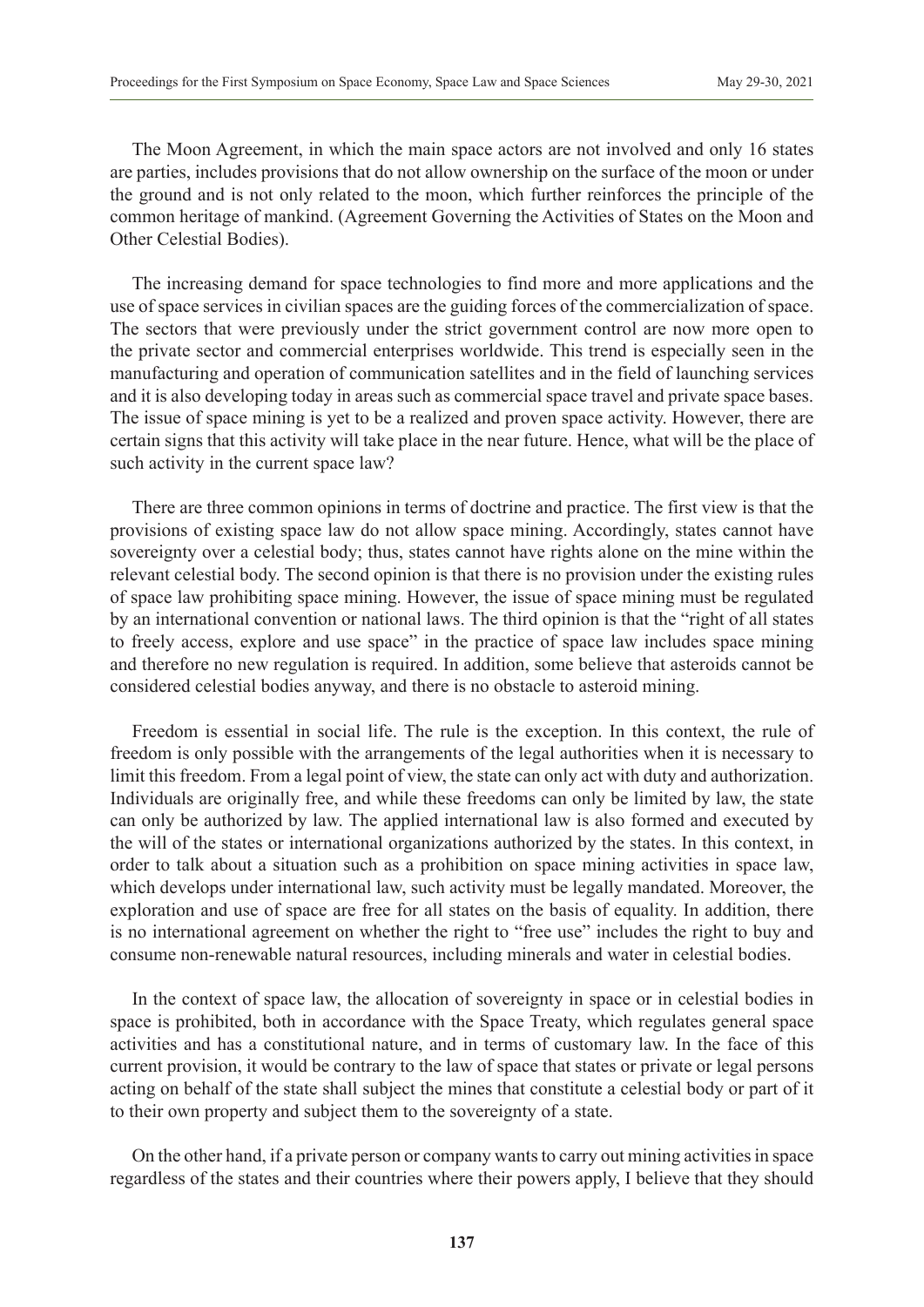be free to carry out activities since such prohibition is not a mandatory norm of international law. When examined specifically under the U.S. Space Act with the amendments in 2015, it is seen that the United States has specifically granted mining in space to its own citizens, which is contrary to the prohibition of sovereignty under the law of sovereignty(U.S. Commercial Space Launch Competitiveness Act, Public Law 114–90—Nov. 25, 2015).

Here, in principle, we come across the principle of *"Nemo plus iuris transfer (ad alium) potest quam ipse habet"*, so no one gives what they do not have. Although the right granted by the United States to its own citizens does not give individuals the right to dominate space or establish ownership over celestial bodies, the mining license granted is a mining acquittal similar to that of the colonial period which grants partial ownership on the territories of natives. The legal nature of such a license is generally not acceptable for an area you do not have and cannot have according to the law. However, under the law, the United States does not have a new legal opportunity for its own citizens, but it can be mentioned that it affirms its existing rights since as mentioned above, the United States provides this license on behalf of private operators and real persons who do not act on its behalf.

As stated, it is possible for individuals, regardless of the states, to benefit from a place that does not belong to anyone else or belongs to everyone – unless expressly prohibited by national and/or international law. However, the main problem here is the effects of such exploitation on those who are unable to take advantage of such an opportunity. Actually, this is the subject of political economy. It can be argued that the mines in space will meet the demands of people living on the world the resources of which are scarce or depleted. However, being able to carry out this activity in space will require a certain technological power. What the existing situation now is that the activity will be carried out by companies that are stronger than many states in terms of capital. As long as there is no sharing economic system in terms of fair distribution of resources, the income gap will increase more, and inequality will grow.

The negative impact of the results of the colonial period still exists all over the world. For such reasons, space mining must be maintained in a way that is necessarily in the best interest of all people. A comprehensive international convention might be prepared to achieve this. The contract must address not only mining activity, but also ways to resolve potential disputes and the institution of responsibility in detail.

On the other hand, the long-term sustainability of all space activities is threatened by various factors such as environmental problems, congestion in orbit, and military activities and actions in orbit. The sustainability can be improved by regulating good practices, standards, and rules for space operators. The international community should strive to develop such rules both in the form of non-binding norms and, preferably, in the form of binding obligations.

The international community should also continue to work to ensure tighter harmonization of national space regulations.

It is a well-known fact that the Earth, whose energy resources are limited or diminishing, needs a new outlet as of the stage it has reached. Eventually, we face the question of how space mining will contribute to meet the needs of humankind once enough raw materials can be supplied from extra-terrestrial sources in the future. With a futuristic approach, considering